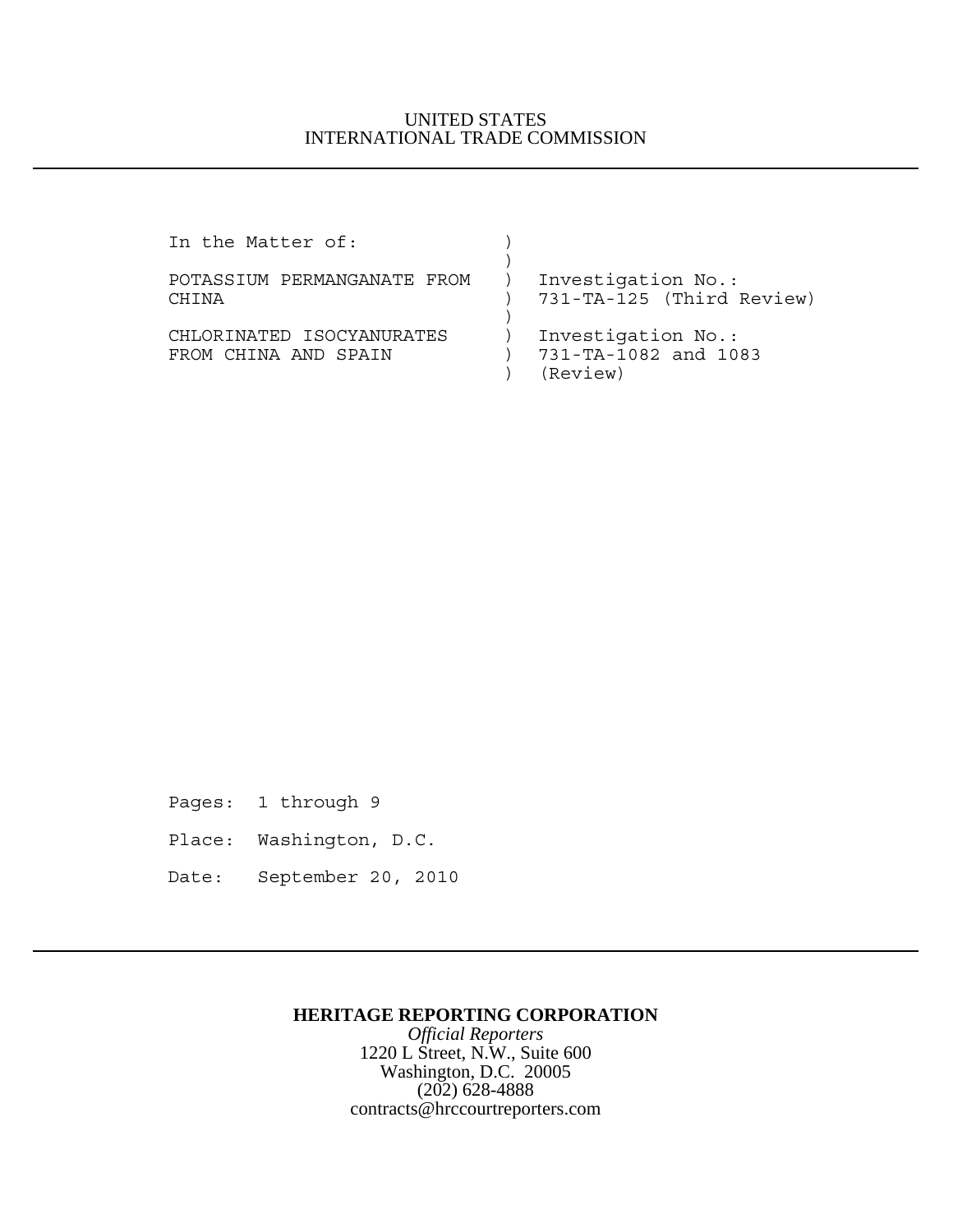## THE UNITED STATES INTERNATIONAL TRADE COMMISSION

| In the Matter of:                    |                                                 |
|--------------------------------------|-------------------------------------------------|
| POTASSIUM PERMANGANATE FROM<br>CHINA | Investigation No.:<br>731-TA-125 (Third Review) |
|                                      |                                                 |
| CHLORINATED ISOCYANURATES            | Investigation No.:                              |
| FROM CHINA AND SPAIN                 | 731-TA-1082 and 1083                            |
|                                      | (Review)                                        |
|                                      | Monday,                                         |
|                                      | $0.11.1$ $0.01.1$                               |

September 20, 2010 Room 101

U.S. International Trade Commission 500 E Street, S.W. Washington, D.C.

The Commission meeting commenced, pursuant to notice, at 1:03 p.m., before the Commissioners of the United States International Trade Commission, the Honorable DEANNA TANNER OKUN, Chairman, presiding. APPEARANCES:

On behalf of the International Trade Commission:

Commissioners:

DEANNA TANNER OKUN, CHAIRMAN (presiding) CHARLOTTE R. LANE, COMMISSIONER (via telephone) DANIEL R. PEARSON, COMMISSIONER SHARA L. ARANOFF, COMMISSIONER (via telephone) IRVING A. WILLIAMSON, COMMISSIONER (via telephone) DEAN A. PINKERT, COMMISSIONER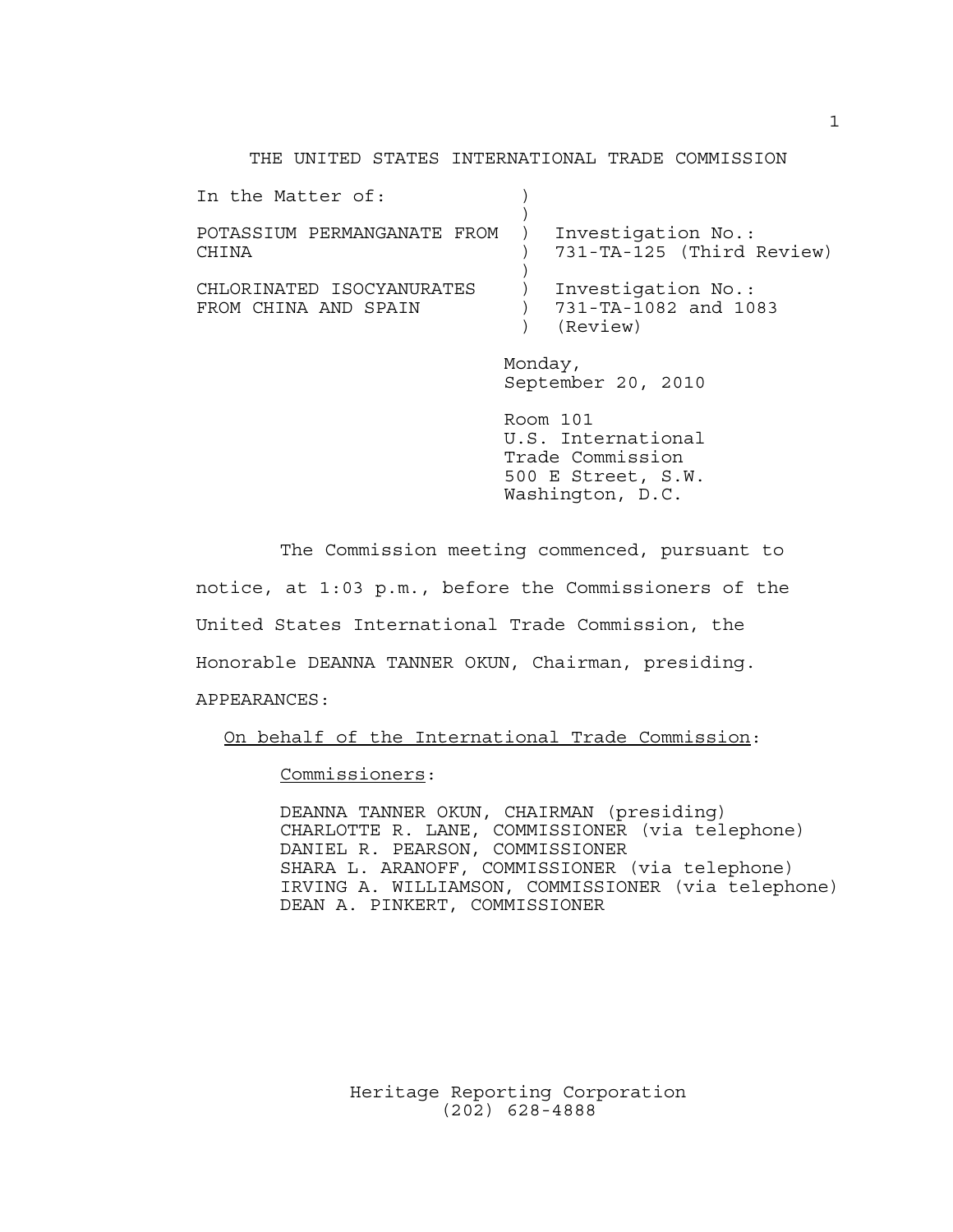APPEARANCES (continued):

Staff:

MARILYN R. ABBOTT, SECRETARY TO THE COMMISSION WILLIAM R. BISHOP, HEARINGS AND MEETINGS COORDINATOR

CYNTHIA TRAINOR, INVESTIGATOR JACK GREENBLATT, INTERNATIONAL TRADE ANALYST PATRICK GALLAGHER, ATTORNEY DOUGLAS CORKRAN, SUPERVISORY INVESTIGATOR

KEYSHA MARTINEZ, INVESTIGATOR ROBERT RANDALL, INTERNATIONAL TRADE ANALYST ELIZABETH DUALL DOUGLAS CORKRAN, SUPERVISORY INVESTIGATOR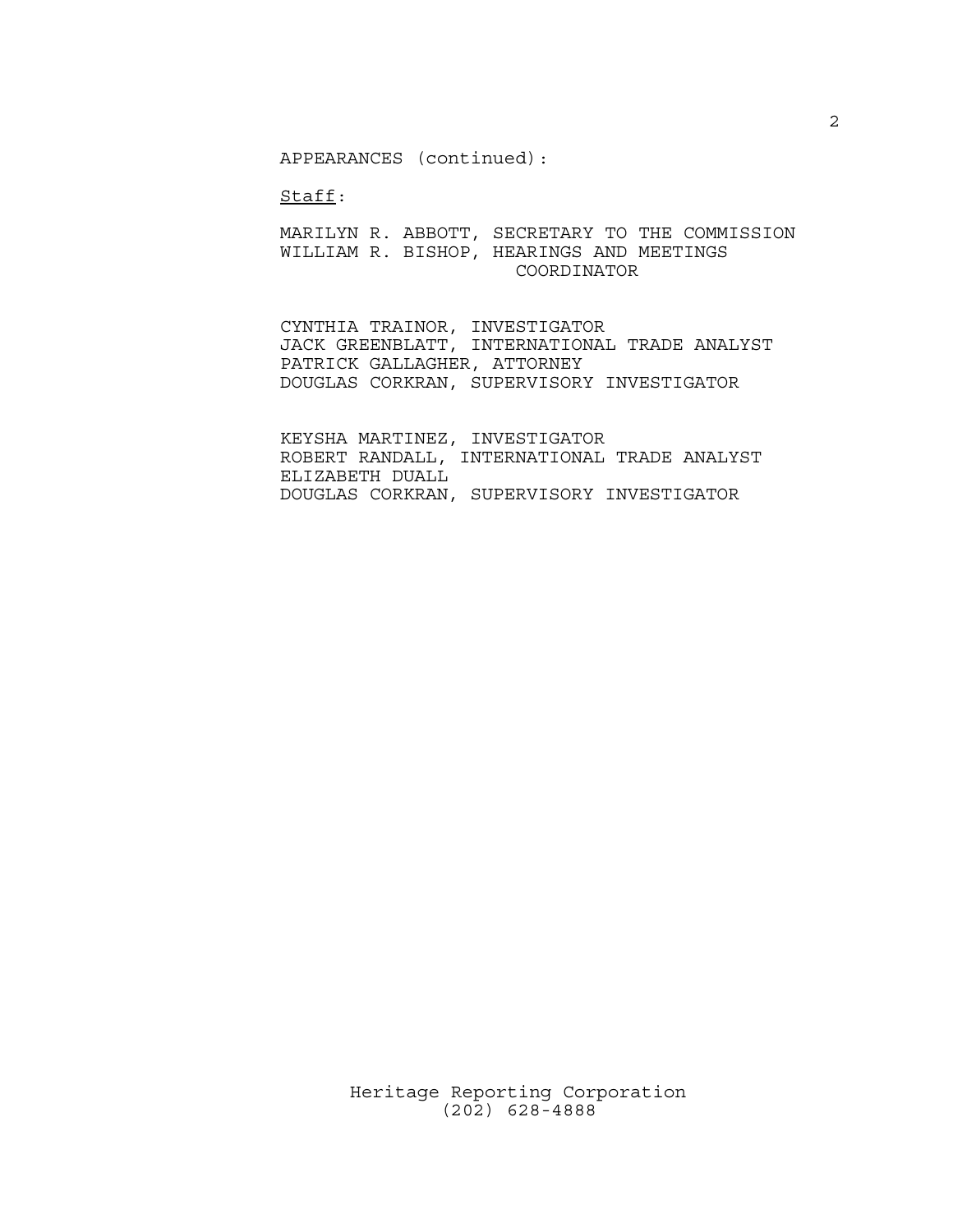## $\underline{\texttt{I}} \underline{\texttt{N}} \underline{\texttt{D}} \underline{\texttt{E}} \underline{\texttt{X}}$

3

| Agenda for Future Meetings: none                                                                               | $\overline{4}$ |
|----------------------------------------------------------------------------------------------------------------|----------------|
| Minutes: none                                                                                                  | $\overline{4}$ |
| Ratification List: none                                                                                        | 5              |
| Inv. No. 731-TA-125 (Third Review) (Potassium<br>Permanganate from China) - briefing and vote                  |                |
| Inc. No. 731-TA-1082 and 1083 (Review) (Chlorinated<br>Isocyanurates from China and Spain) - briefing and vote |                |
| Outstanding Action Jackets:<br>none                                                                            | 4              |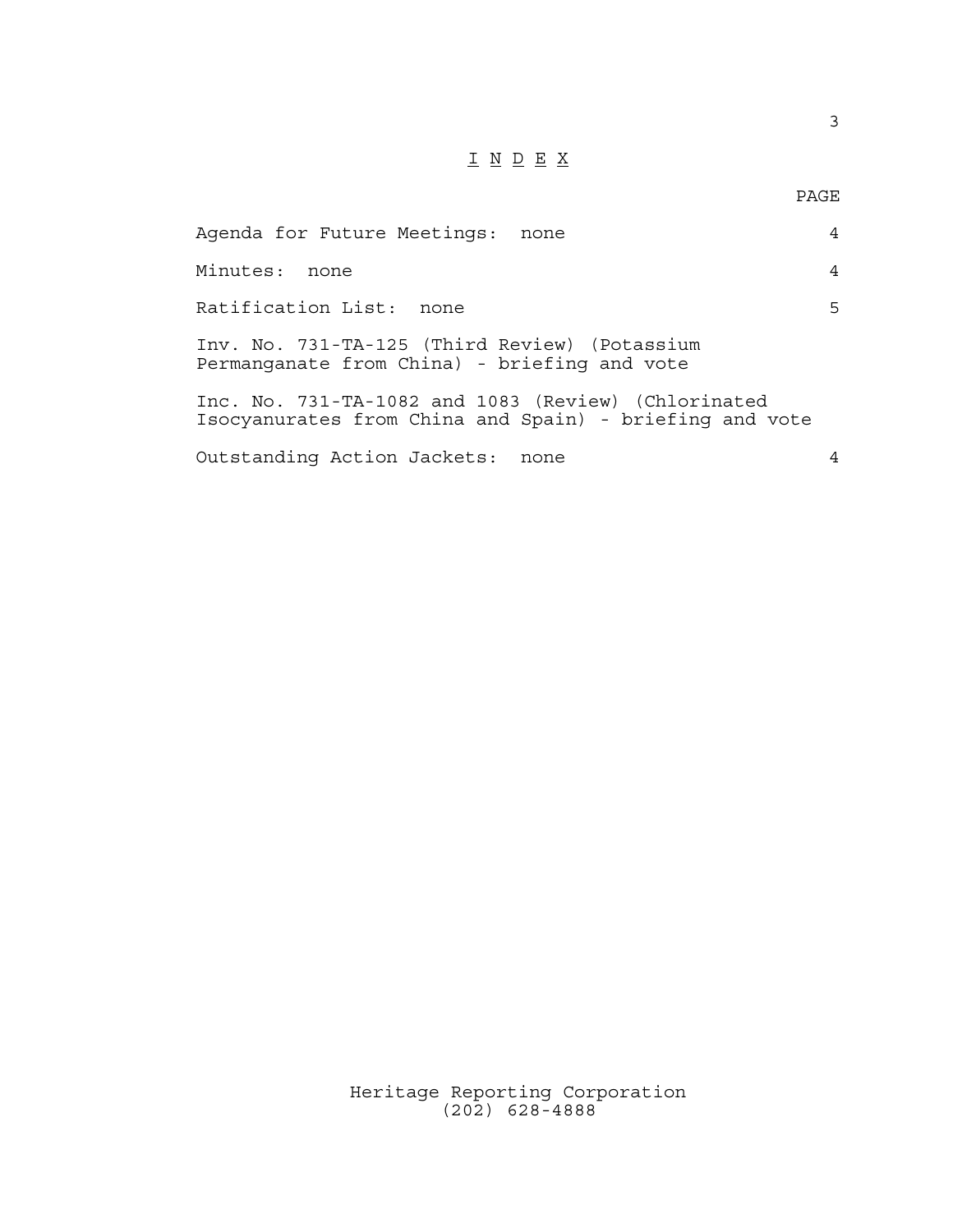| 1  | $\underline{P} \underline{R} \underline{O} \underline{C} \underline{E} \underline{E} \underline{D} \underline{I} \underline{N} \underline{G} \underline{S}$ |
|----|-------------------------------------------------------------------------------------------------------------------------------------------------------------|
| 2  | (1:03 p.m.)                                                                                                                                                 |
| 3  | CHAIRMAN OKUN: Good afternoon. This                                                                                                                         |
| 4  | meeting of the U.S. International Trade Commission                                                                                                          |
| 5  | will please come to order. Welcome to Commissioners                                                                                                         |
| 6  | Lane, Aranoff and Williamson, who are participating by                                                                                                      |
| 7  | telephone this afternoon.                                                                                                                                   |
| 8  | COMMISSIONER LANE: Good afternoon.                                                                                                                          |
| 9  | COMMISSIONER ARANOFF: Good afternoon.                                                                                                                       |
| 10 | COMMISSIONER WILLIAMSON: Good afternoon.                                                                                                                    |
| 11 | CHAIRMAN OKUN: There is no agenda for                                                                                                                       |
| 12 | future meetings or outstanding action jackets to                                                                                                            |
| 13 | consider. Is there any objection to approval of the                                                                                                         |
| 14 | minutes of August 26 and September 14, 2010, and                                                                                                            |
| 15 | ratification list 10-102?                                                                                                                                   |
| 16 | (No response.)                                                                                                                                              |
| 17 | CHAIRMAN OKUN: Hearing none, they are                                                                                                                       |
| 18 | approved. Next, we will turn to the briefing and vote                                                                                                       |
| 19 | in Investigation No. 731-TA-125 (Third Review)                                                                                                              |
| 20 | Potassium Permanganate from China. Welcome to Mr.                                                                                                           |
| 21 | Corkran and the other members of the staff who                                                                                                              |
| 22 | participated in this investigation. Does any                                                                                                                |
| 23 | Commissioner have questions for the staff? Are there                                                                                                        |
| 24 | any additions or corrections to the staff report?                                                                                                           |
| 25 | Douglas Corkran, Office of<br>MR. CORKRAN:                                                                                                                  |
|    | Heritage Reporting Corporation<br>$(202)$ 628-4888                                                                                                          |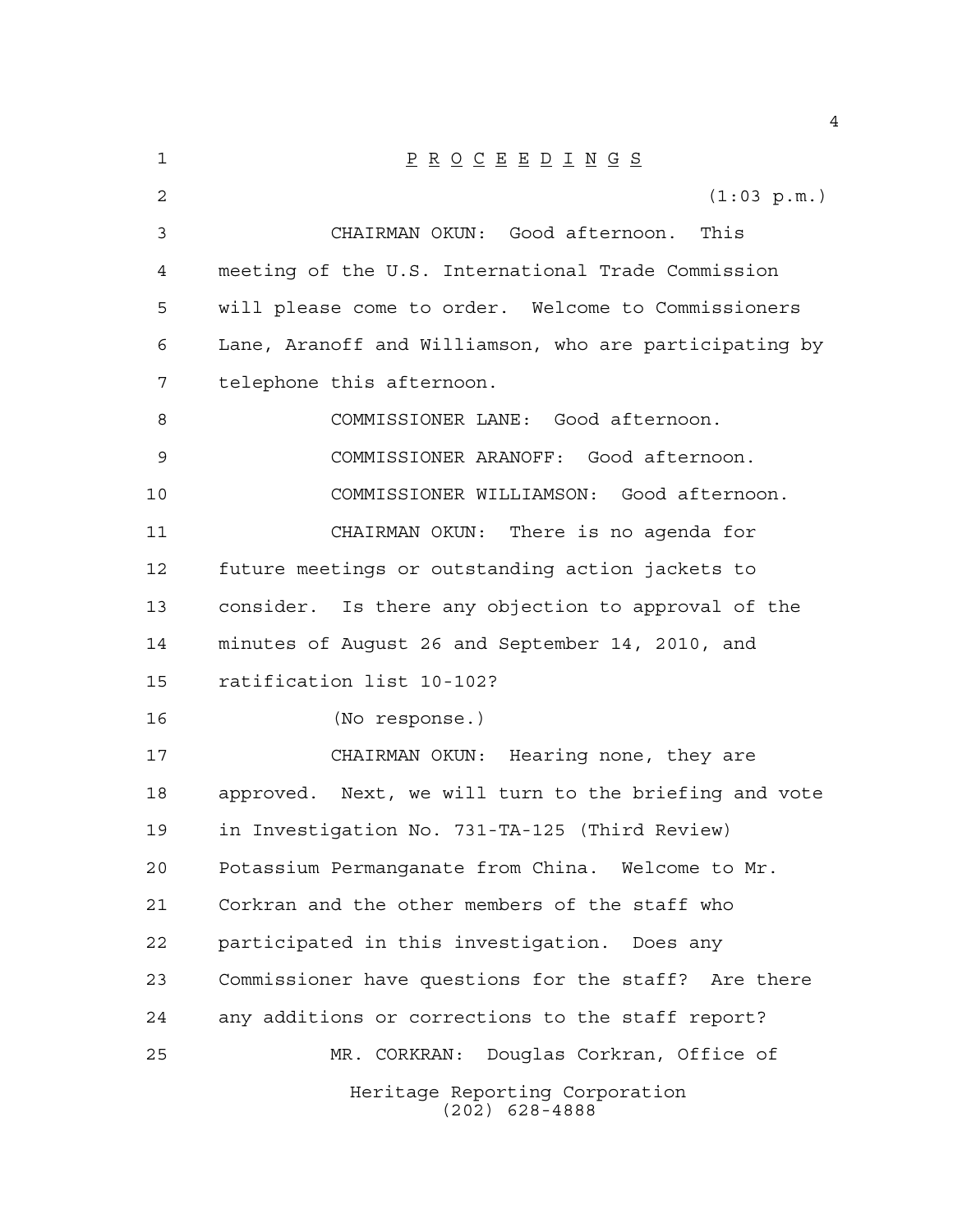Investigations for Jim McClure. Thank you, Chairman Okun. Staff proposes that the staff report on the subject review be revised in accordance with memorandum INV-HH-092 dated September 20, 2010. Staff has no further revisions. CHAIRMAN OKUN: So any objection to approval of the staff report as revised? (No response.) CHAIRMAN OKUN: Hearing none, it is approved. Madam Secretary, will you please call the roll? MS. ABBOTT: Commissioner Lane? COMMISSIONER LANE: I vote in the affirmative. MS. ABBOTT: Commissioner Williamson? COMMISSIONER WILLIAMSON: I vote in the affirmative. MS. ABBOTT: Commissioner Aranoff? COMMISSIONER ARANOFF: I vote in the affirmative. MS. ABBOTT: Commissioner Okun? CHAIRMAN OKUN: I vote in the affirmative. MS. ABBOTT: Commissioner Pearson? COMMISSIONER PEARSON: I vote in the affirmative.

Heritage Reporting Corporation (202) 628-4888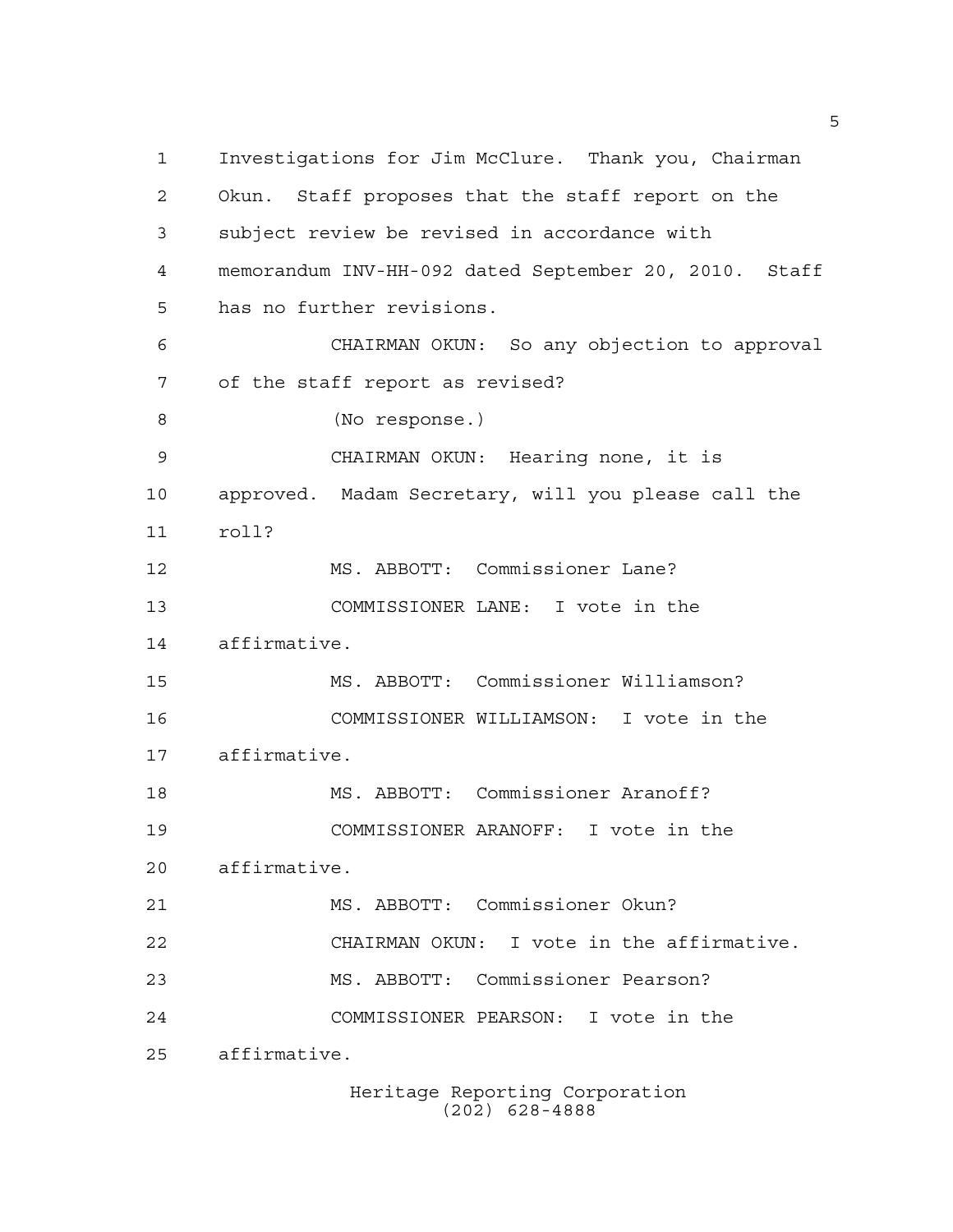MS. ABBOTT: Commissioner Pinkert? COMMISSIONER PEARSON: I concur with my colleagues.

 MS. ABBOTT: Madam Chairman, the Commission has reached an affirmative determination.

 CHAIRMAN OKUN: Thank you. Further information regarding this determination will be in a press release. Commissioners' opinions are currently scheduled to be transmitted to the Department of Commerce on or before September 30, 2010. Thank you again to the staff who participated. We will just take a moment to switch staff for the next vote.

(Pause.)

 CHAIRMAN OKUN: We will now turn to the briefing and vote in Investigation No. 731-TA-1082 and 1083 (Review) Chlorinated Isocyanurates from China and Spain. Welcome again to Mr. Corkran and the other members of the staff who participated in these investigations. Are there any additions or corrections to the staff report?

 MR. CORKRAN: Douglas Corkran, Office of Investigations. Thank you, Chairman Okun. Staff has no revisions to the staff report.

 CHAIRMAN OKUN: Is there an objection to approval of the staff report?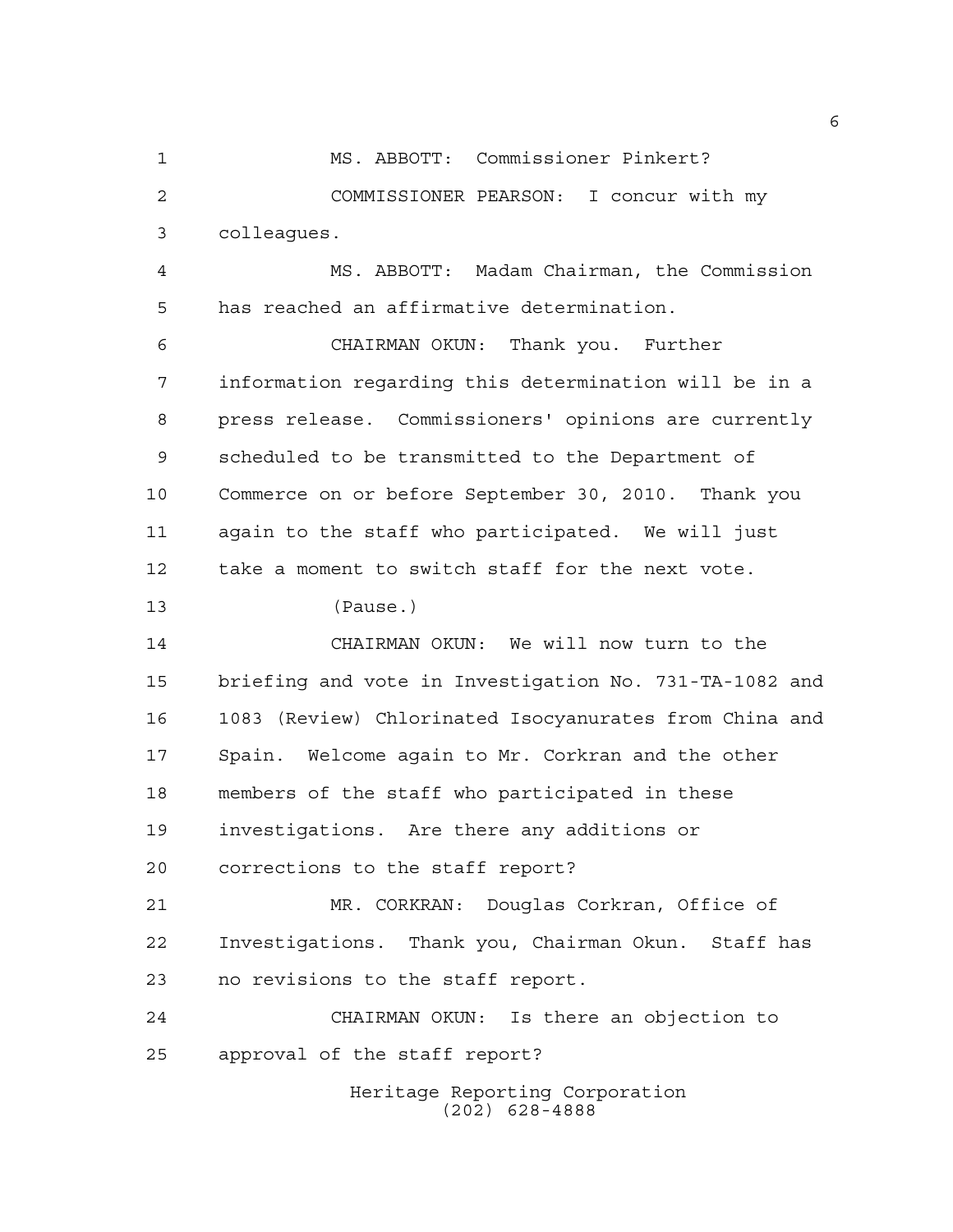(No response.)

 CHAIRMAN OKUN: Hearing none, it is approved. Madam Secretary, will you please call the roll? MS. ABBOTT: Commissioner Pearson? COMMISSIONER PEARSON: I vote in affirmative with respect to China, but in the negative with respect to Spain. MS. ABBOTT: Commissioner Williamson? COMMISSIONER WILLIAMSON: I vote in the affirmative with respect to both countries. MS. ABBOTT: Commissioner Aranoff? COMMISSIONER ARANOFF: I vote in the affirmative. MS. ABBOTT: Commissioner Lane? COMMISSIONER LANE: I vote in the affirmative. MS. ABBOTT: Commissioner Pinkert? COMMISSIONER PINKERT: I vote in the affirmative. MS. ABBOTT: Commissioner Okun? CHAIRMAN OKUN: I vote in the affirmative. MS. ABBOTT: Madam Chairman, the Commission has reached affirmative determinations. CHAIRMAN OKUN: Thank you. Further Heritage Reporting Corporation (202) 628-4888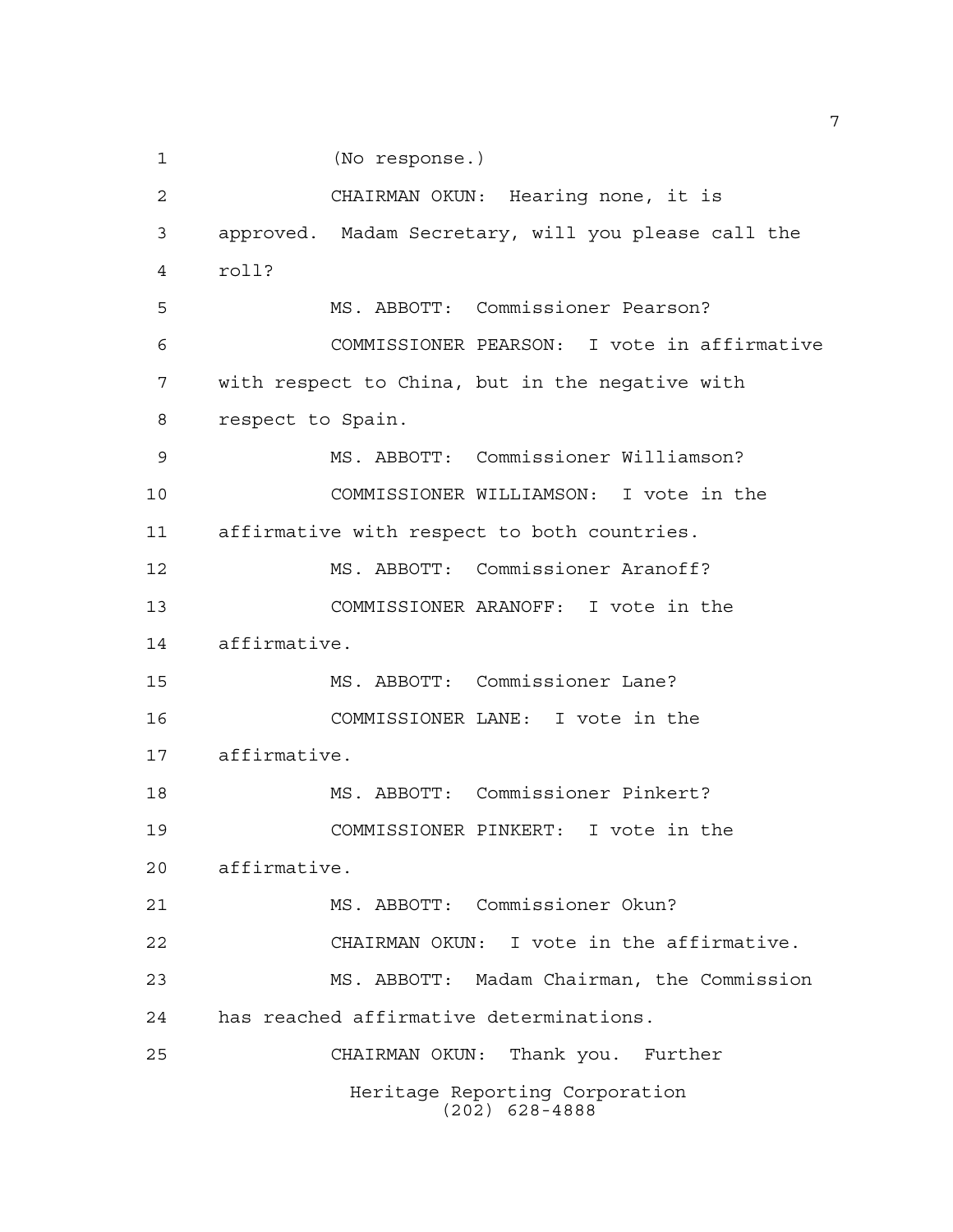1 information regarding these determinations will be in 2 a press release. Commissioners' opinions are 3 currently scheduled to be transmitted to the 4 Department of Commerce on or before September 30, 5 2010. Thank you again to the staff who participated 6 in these investigations. There being no other 7 business to come before the Commission, this meeting 8 is adjourned. 9 (Whereupon, at 1:07 p.m., the Commission 10 meeting in the above-entitled matter was concluded.)  $11 /$  $12 /$  $13 / /$ 14 // 15 // 16 //  $17 /$ 18 // 19 //  $20 /$  $21 /$  $22 / /$  $23 / /$  $24 /$  $25 / /$